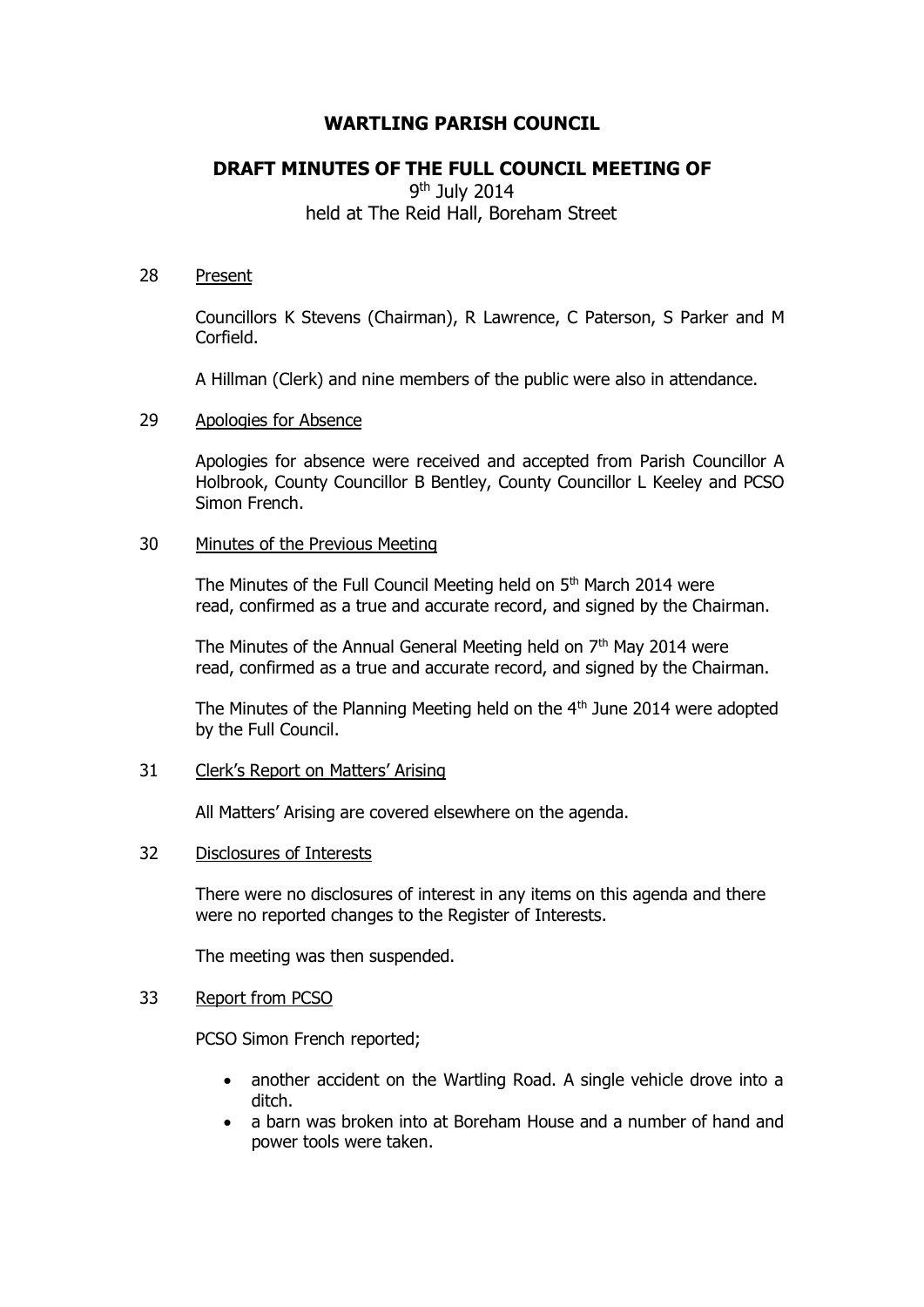## 34 Reports from District and County Councillors.

County Councillor Keeley was unable to attend on this occasion but sent a report read by Councillor Stevens in which he said that;

- work to Jenners Lane been done but Wilderness Wood still needs attention.
- the style in Jenners Lane is to be repaired.
- works to paths may require match funding.
- he has asked the Highways Steward to clean out the drains in the parish.
- the footpath behind the village hall is almost blocked at the Wartling end and needs clearing.

A full copy of his report is available upon request from the Clerk.

## 35 Questions from Members of the Public

Residents noted that;

- there are works outstanding in Jenners Lane. The Clerk is to chase ESCC to find out the outcome of recent enforcement action.
- the grass is being cut near White Friars against neighbours wishes and asked who is cutting it. The Clerk suggested asking the contractors.
- neither ESCC nor the police will reduce speed limits in Wood Lane or Jenners Lane.
- the Hailsham Trust is appealing for volunteers.

The Chairman explained how Local Authorities are funded and how that funding is being heavily reduced by Central Government leading them to carry out only their statutory obligations.

The meeting was then re-opened.

## 36 Reports

a) Planning

It was noted that Wealden District Council refused the retrospective application for gates at the Smugglers' Wheel.

b) Environment North

Councillor Parker asked for an update about the bus parked in Boreham Street in which someone appears to be living. Councillor Stevens explained that as long as they pay road tax they can park there.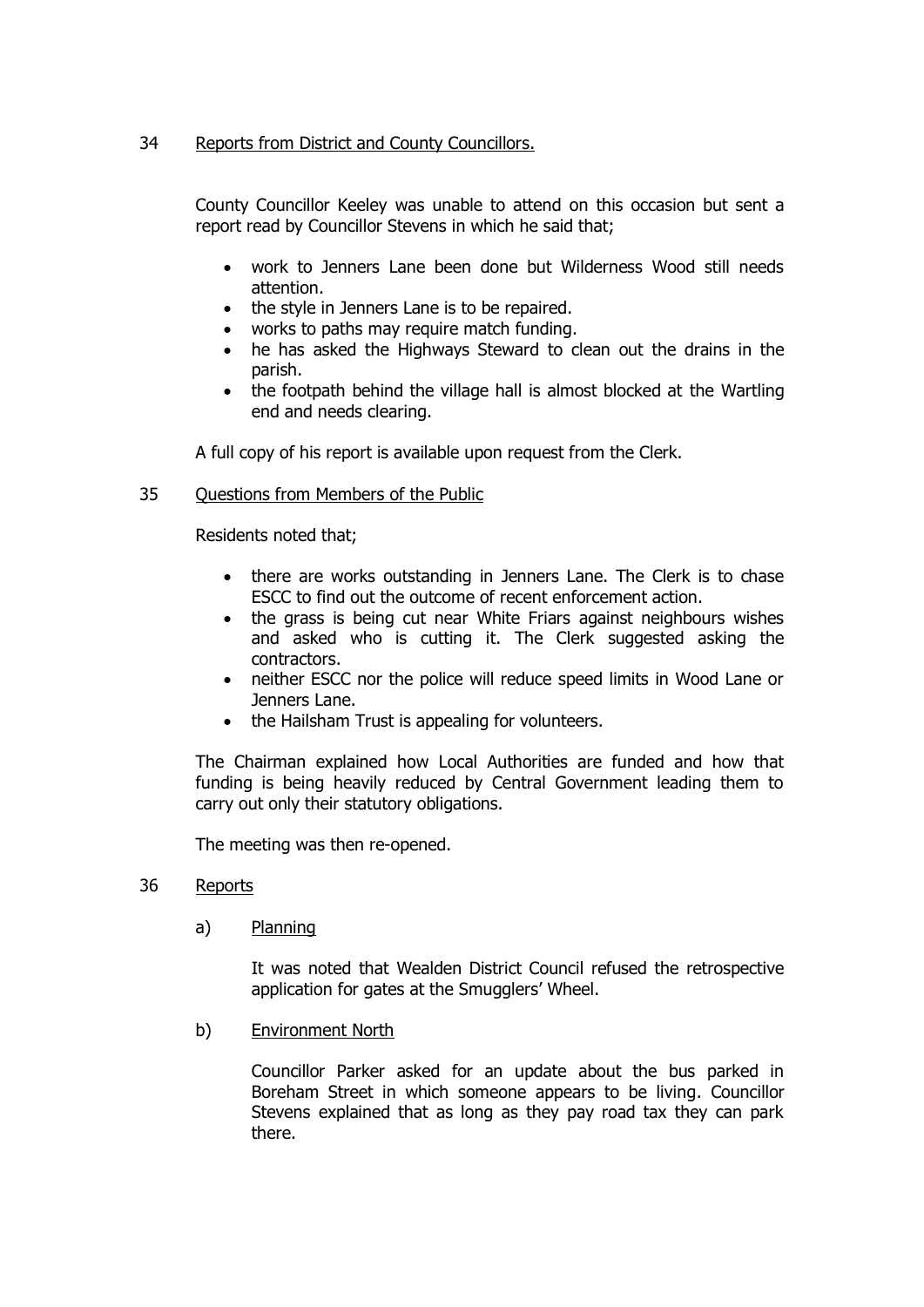Councillor Parker also asked for an update following complaints about the state of the footpaths in Wartling Wood. This is being investigated by Enforcement.

c) Footpaths

Councillor Paterson reported that the footpath by Bats' Hill is blocked by nettles and he will investigate.

d) Environment South

There was nothing new to report on this occasion.

e) Highways/Police

Councillor Lawrence confirmed the driver in item 33 was on her mobile phone and was later prosecuted.

He met the police about the road problems on the Wartling Road, ESCC did not attend the meeting but they are waiting for the results of the latest feasibility study before considering what action, if any, they will take.

It was reported that each road death costs the economy £1.79m.

f) Communication

Councillor Lawrence suggested the Parish Council has a list of local businesses and homeworkers which could be presented to County Councillor Bentley to support the parishes needs for better broadband. ESCC expect to improve broadband speed in 98% of the county by 2017.

g) Speedwatch

Speedwatch met last month and recorded ten vehicles speeding. 67 vehicles have been reported in the last year.

f) Trees

Councillor Corfield reported that branches from a beech tree by Herstmonceux Castle are causing concern. The Clerk will report this is Herstmonceux Parish Council.

### 37 Reports from Outside Meetings and Courses

Councillor Parker attended the latest Reid Hall Committee Meeting. Trish Tilling is the new booking clerk. Members are applying for a grant from the Community Dividend for roof insulation.

Councillor Stevens met the police. House burglaries in Wealden are the lowest in East Sussex. They average seven a month out of 64911 dwellings.